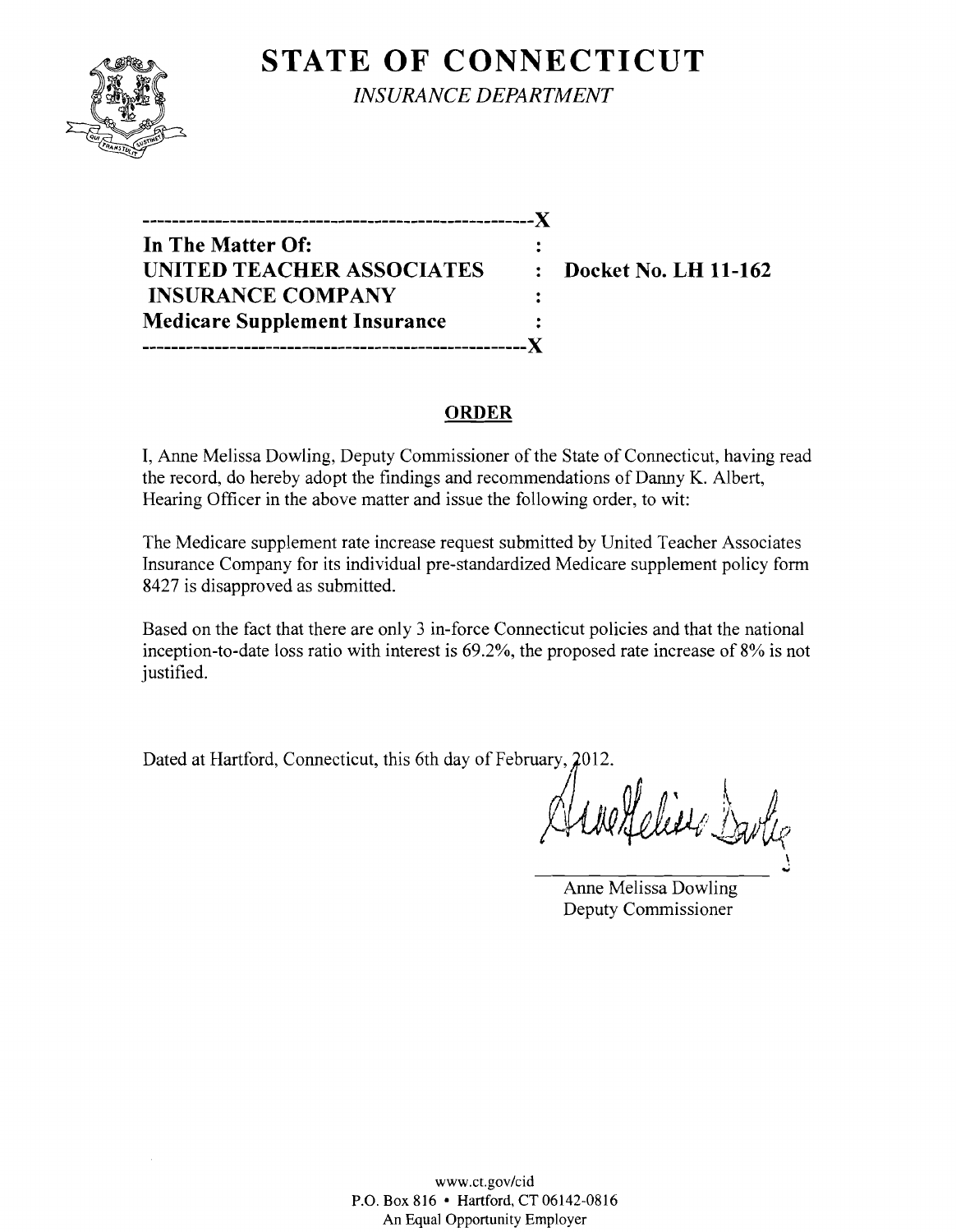# **STATE OF CONNECTICUT**



*INSURANCE DEPARTMENT* 

| In The Matter Of:                    |                |
|--------------------------------------|----------------|
| <b>UNITED TEACHER ASSOCIATES</b>     | $\ddot{\cdot}$ |
| <b>INSURANCE COMPANY</b>             |                |
| <b>Medicare Supplement Insurance</b> |                |
| --*-------------------------         | $-X$           |

**------------------------------------------------------)(** 

**UDE Docket No. LH 11-162** 

## **PROPOSED FINAL DECISION**

## 1. **INTRODUCTION**

The Insurance Commissioner of the State of Connecticut is empowered to review rates charged for individual and group Medicare supplement policies sold to any resident of this State who is eligible for Medicare. The source for this regulatory authority is contained in Chapter 700c and Section 38a-495a of the Connecticut General Statutes.

After due notice a hearing was held at the Insurance Department in Hartford on January 18,2012 to consider whether or not the rate increase requested by United Teacher Associates Insurance Company on its individual pre-standardized Medicare supplement business should be approved.

No one from the general public attended the hearing.

No Company representatives from United Teacher Associates Insurance Company attended the hearing.

The hearing was conducted in accordance with the requirements of Section 38a-474, Connecticut General Statutes, the Uniform Administrative Procedures Act, Chapter 54 of the Connecticut General Statutes, and the Insurance Department Rules of Practice, Section 38a-8-l et seq. of the Regulations of Connecticut State Agencies.

A Medicare supplement (or Medigap) policy is a private health insurance policy sold on an individual or group basis which provides benefits that are additional to the benefits provided by Medicare. For many years Medicare supplement policies have been highly regulated under both state and federal law to protect the interests of persons eligible for Medicare who depend on these policies to provide additional coverage for the costs of health care.

Effective December 1,2005, Connecticut amended its program of standardized Medicare supplement policies in accordance with Section 38a-495a of the Connecticut General Statutes, and Sections 38a-495a-l through 38a-495a-21 of the Regulations of Connecticut Agencies. This program, which conforms to federal requirements, provides that all insurers offering Medicare supplement policies for sale in the state must offer the basic "core" package of benefits known as Plan A. Insurers may also offer anyone or more of eleven other plans (Plans B through L).

> www.ct.goY/cid P.O. Box 816 • Hartford, CT 06142-0816 An Equal Opportunity Employer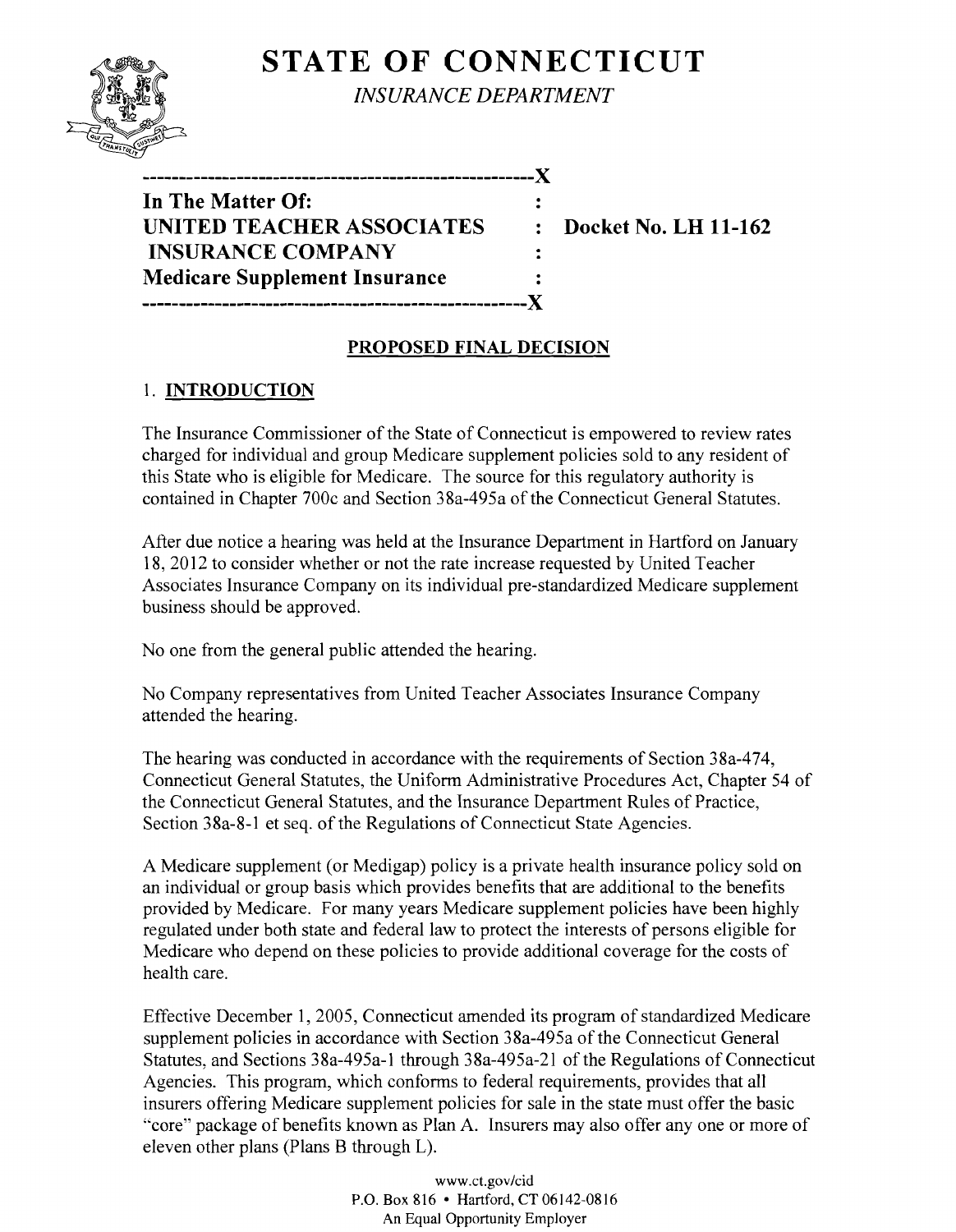Effective January 1,2006, in accordance with Section 38a-495c of the Connecticut General Statutes (as amended by Public Act 05-20) premiums for all Medicare supplement policies in the state must use community rating. Rates for Plans A through L must be computed without regard to age, gender, previous claims history or the medical condition of any person covered by a Medicare supplement policy or certificate.

The statute provides that coverage under Plan A through L may not be denied on the basis of age, gender, previous claims history or the medical condition of any covered person. Insurers may exclude benefits for losses incurred within six months from the effective date of coverage based on a pre-existing condition.

Effective October 1, 1998, carriers that offer Plan B or Plan C must make these plans as well as Plan A, available to all persons eligible for Medicare by reason of disability.

Insurers must also make the necessary arrangements to receive notice of all claims paid by Medicare for their insureds so that supplemental benefits can be computed and paid without requiring insureds to file claim forms for such benefits. This process of direct notice and automatic claims payment is commonly referred to as "piggybacking" or "crossover".

Sections 38a-495 and 38a-522 of the Connecticut General Statutes, and Section 38a-495a-l0 of the Regulations of Connecticut Agencies, state that individual and group Medicare supplement policies must have anticipated loss ratios of 65% and 75%, respectively. Under Sections 38a-495-7 and 38a-495a-l0 of the Regulations of Connecticut Agencies, filings for rate increases must demonstrate that actual and expected losses in relation to premiums meet these standards, and anticipated loss ratios for the entire future period for which the requested premiums are calculated to provide coverage must be expected to equal or exceed the appropriate loss ratio standard.

Section 38a-473 of the Connecticut General Statutes provides that no insurer may incorporate in its rates for Medicare supplement policies factors for expenses that exceed 150% of the average expense ratio for that insurer's entire written premium for all lines of health insurance for the previous calendar year.

## II. **FINDING OF FACT**

After reviewing the exhibits entered into the record of this proceeding, and utilizing the experience, technical competence and specialized knowledge of the Insurance Department, the undersigned makes the following findings of fact:

- 1. The United Teacher Associates Insurance Company has requested a rate increase of 8% on its individual pre-standardized policy 8427.
- 2. Policy form 8427 has 3 policies in-force in Connecticut and 28 on a nationwide basis.
- 3. United Teacher Associates has certified that their expense factors are in compliance with section 38a-473, C.G.S.
- 4. United Teacher Associates has conformed to subsection (e) of section 38a-495c, CG.S. regarding the automatic claim processing.